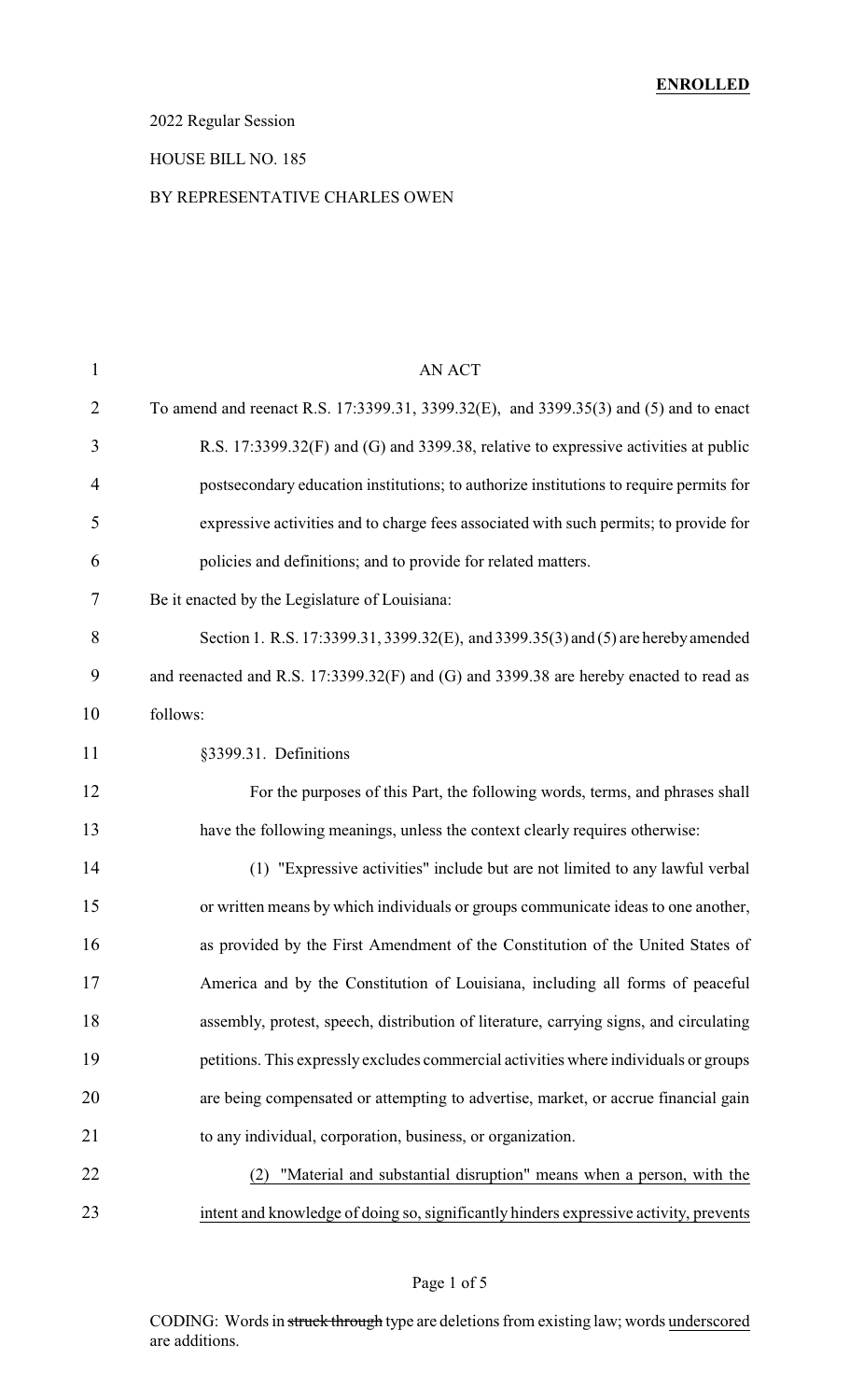|                | <b>HB NO. 185</b><br><b>ENROLLED</b>                                                                  |
|----------------|-------------------------------------------------------------------------------------------------------|
| $\mathbf{1}$   | the communication of the message, or prevents the transaction of the business of a                    |
| $\overline{2}$ | lawful meeting, gathering, or procession by either of the following:                                  |
| 3              | (a) Engaging in fighting, violence, or similar unlawful behavior.                                     |
| 4              | (b) Physically blocking or using threats of violence to prevent any person                            |
| 5              | from attending, listening to, viewing, or otherwise participating in an expressive                    |
| 6              | activity.                                                                                             |
| 7              | $\left(\frac{2}{2}\right)$ (3) "Outdoor areas" are outside areas generally accessible to the majority |
| 8              | of students, administrators, faculty, and staff, such as grassy areas, walkways, or                   |
| 9              | other similar common areas, and do not include areas where access is restricted.                      |
| 10             | (4) "Student" means any person who is enrolled on a full-time or part-time                            |
| 11             | basis in a public postsecondary education institution.                                                |
| 12             | "Student-on-student discriminatory harassment" means unwelcome<br>(5)                                 |
| 13             | conduct that targets its victim on the basis of a class protected under federal, state,               |
| 14             | or local law and that is so severe, pervasive, and objectively offensive and so                       |
| 15             | undermines and detracts from the victim's educational experience that the victim is                   |
| 16             | effectively denied equal access to an institution's resources and opportunities.                      |
| 17             | $\left(\frac{1}{2}\right)$ (6) "Student organization" means an officially recognized group at a       |
| 18             | public postsecondary education institution, or a group seeking official recognition,                  |
| 19             | comprised of admitted enrolled students.                                                              |
| 20             | Expressive activities; public postsecondary education institutions;<br>§3399.32.                      |
| 21             | protected                                                                                             |
| 22             | *<br>∗<br>∗                                                                                           |
| 23             | $E(1)$ A public postsecondary education institution may require a permit from                         |
| 24             | any individual or group as a condition of being granted exclusive control of a                        |
| 25             | location for expressive activity at a reserved time. Any such permitting process shall                |
| 26             | not be overly burdensome, and applications for permits shall be evaluated solely                      |
| 27             | based on published content-neutral and viewpoint-neutral criteria. If a public                        |
| 28             | postsecondary education institution denies a permit, it shall provide a reason for                    |
| 29             | doing so in writing within two business days to the applicant and allow the applicant                 |
| 30             | to appeal the denial.                                                                                 |

# Page 2 of 5

CODING: Words in struck through type are deletions from existing law; words underscored are additions.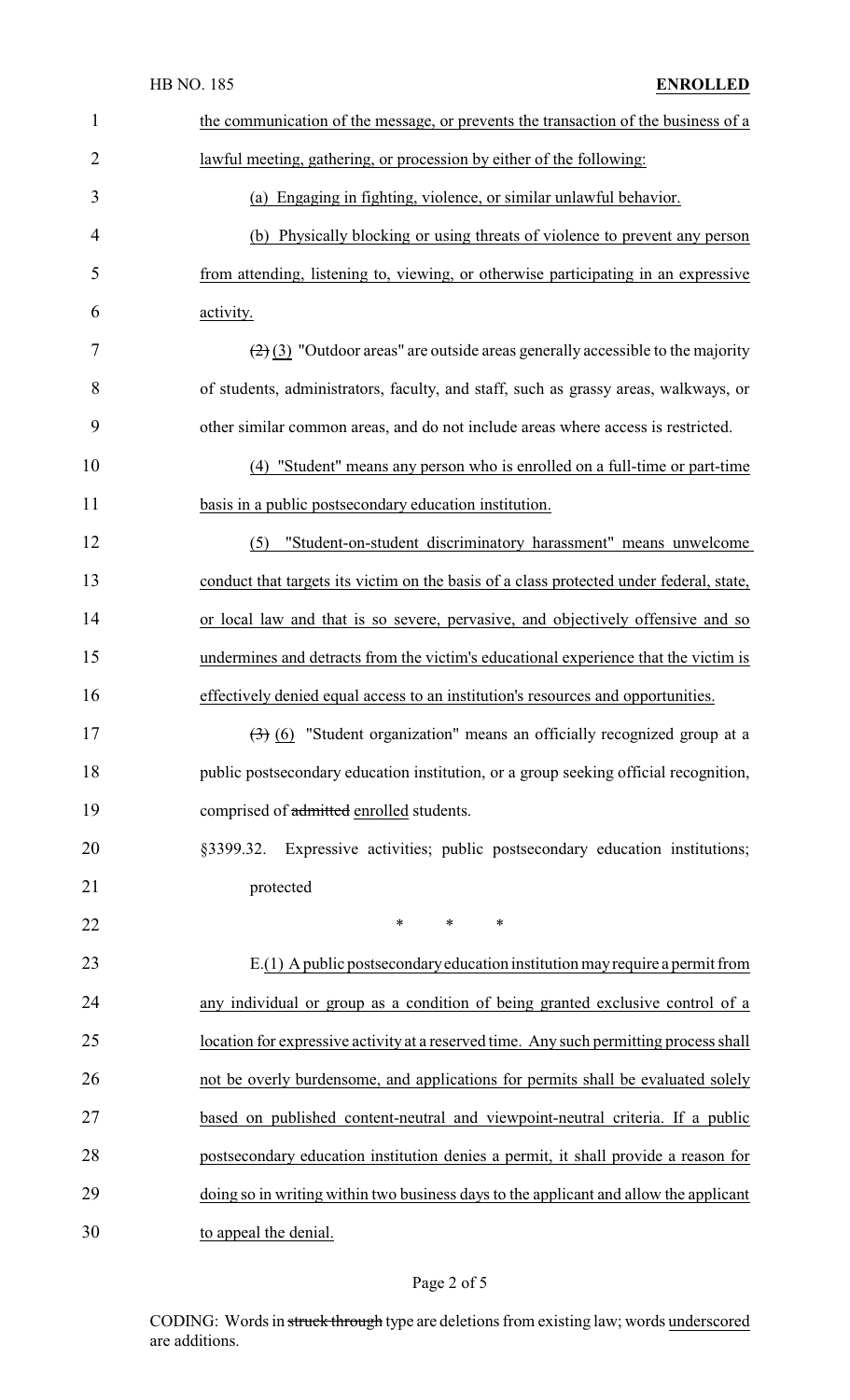| $\mathbf{1}$   | $(2)(a)$ A public postsecondary education institution may charge a security fee         |
|----------------|-----------------------------------------------------------------------------------------|
| $\overline{2}$ | to a student or student organization as part of an application for such a permit;       |
| 3              | however, no public postsecondary education institution shall charge security fees       |
| 4              | based on the content of the expression of the student or student organization, the      |
| 5              | content of the expression of an invited guest, or the anticipated reaction to any such  |
| 6              | content.                                                                                |
| 7              | (b) The determination of whether or not the security fee is required and the            |
| 8              | amount of the fee shall be based solely on published content-neutral and                |
| 9              | viewpoint-neutral criteria, including but not limited to the time of the event, the     |
| 10             | location of the event, the anticipated size of the invited audience, and whether or not |
| 11             | alcohol will be served.                                                                 |
| 12             | (c) Any institution charging security fees pursuant to this Paragraph shall             |
| 13             | publish the criteria it uses for assessing the fees.                                    |
| 14             | Each public postsecondary education institution shall prohibit<br>F.                    |
| 15             | student-on-student discriminatory harassment. An institution may not sanction or        |
| 16             | discipline a student's expression as student-on-student discriminatory harassment       |
| 17             | unless the expression meets the definition provided by this Part                        |
| 18             | G.(1) Nothing in this Part shall be interpreted as preventing institutions from         |
| 19             | prohibiting, limiting, or restricting expression that is unprotected by the First       |
| 20             | Amendment of the Constitution of the United States of America does not protect, or      |
| 21             | Article I, Section 7 of the Constitution of Louisiana, such as true threats and or      |
| 22             | expressions directed to provoke and likely to produce imminent lawless actions, or      |
| 23             | from prohibiting harassment.                                                            |
| 24             | (2) Nothing in this Part shall be interpreted as preventing institutions from           |
| 25             | responding, through nonpunitive actions, to student expression that does not meet the   |
| 26             | definition of student-on-student discriminatory harassment.                             |
| 27             | (3) Nothing in this Part shall be interpreted as preventing institutions from           |
| 28             | maintaining policies prohibiting stalking or other criminal activity.                   |
| 29             | ∗<br>$\ast$<br>∗                                                                        |

# Page 3 of 5

CODING: Words in struck through type are deletions from existing law; words underscored are additions.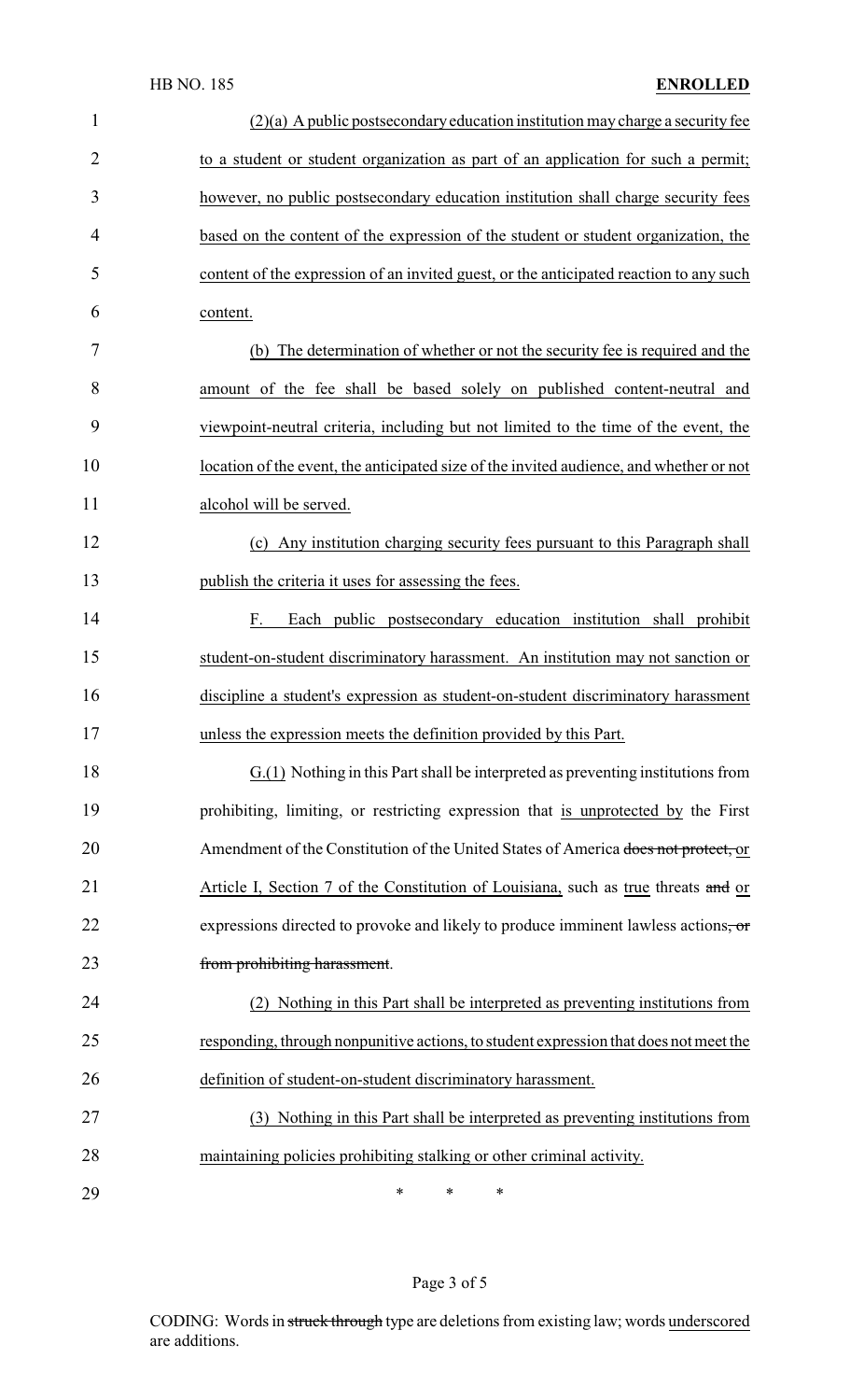### HB NO. 185 **ENROLLED**

| $\mathbf{1}$   | §3399.35. Management boards; policy on free expression                                     |
|----------------|--------------------------------------------------------------------------------------------|
| $\overline{2}$ | Each public postsecondary education management board, in collaboration                     |
| 3              | with the Board of Regents, shall develop and adopt policies on free expression that        |
| 4              | contain at least the following:                                                            |
| 5              | $\ast$<br>$*$ and $*$<br>$\ast$                                                            |
| 6              | (3) A provision that students and faculty have the freedom to discuss any                  |
| 7              | topic that presents itself, as provided under the First Amendment of the Constitution      |
| 8              | of the United States of America and Article I, Section 7 of the Constitution of            |
| 9              | Louisiana and other applicable laws permit and within the limits on time, place, and       |
| 10             | manner of expression that are consistent with this Part and that are necessary to          |
| 11             | achieve in furtherance of a significant institutional interest; such restrictions shall be |
| 12             | published and provide ample alternative means of expression.                               |
| 13             | $\ast$<br>$*$ and $*$<br>$\ast$                                                            |
| 14             | (5) A provision that any person lawfully present on a campus may protest or                |
| 15             | demonstrate there. Protests and demonstrations that infringe upon the constitutional       |
| 16             | rights of others to engage in or listen to expressive activity by creating a substantial   |
| 17             | and material disruption to the functioning of the institution or to someone's              |
| 18             | expressive activity in any location reserved for that expressive activity shall not be     |
| 19             | permitted. No conduct shall be deemed a material and substantial disruption that is        |
| 20             | protected under the First Amendment to the United States Constitution or Article I,        |
| 21             | Section 7 of the Constitution of Louisiana. Such protected conduct includes but is         |
| 22             | not limited to lawful protests and counter-protests in the outdoor areas of campus         |
| 23             | generally accessible to the members of the public except during times when these           |
| 24             | areas have been reserved in advance for other events or minor, brief, or fleeting          |
| 25             | nonviolent disruptions of events that are isolated and short in duration.                  |
| 26             | $\ast$<br>$\ast$<br>$\ast$                                                                 |